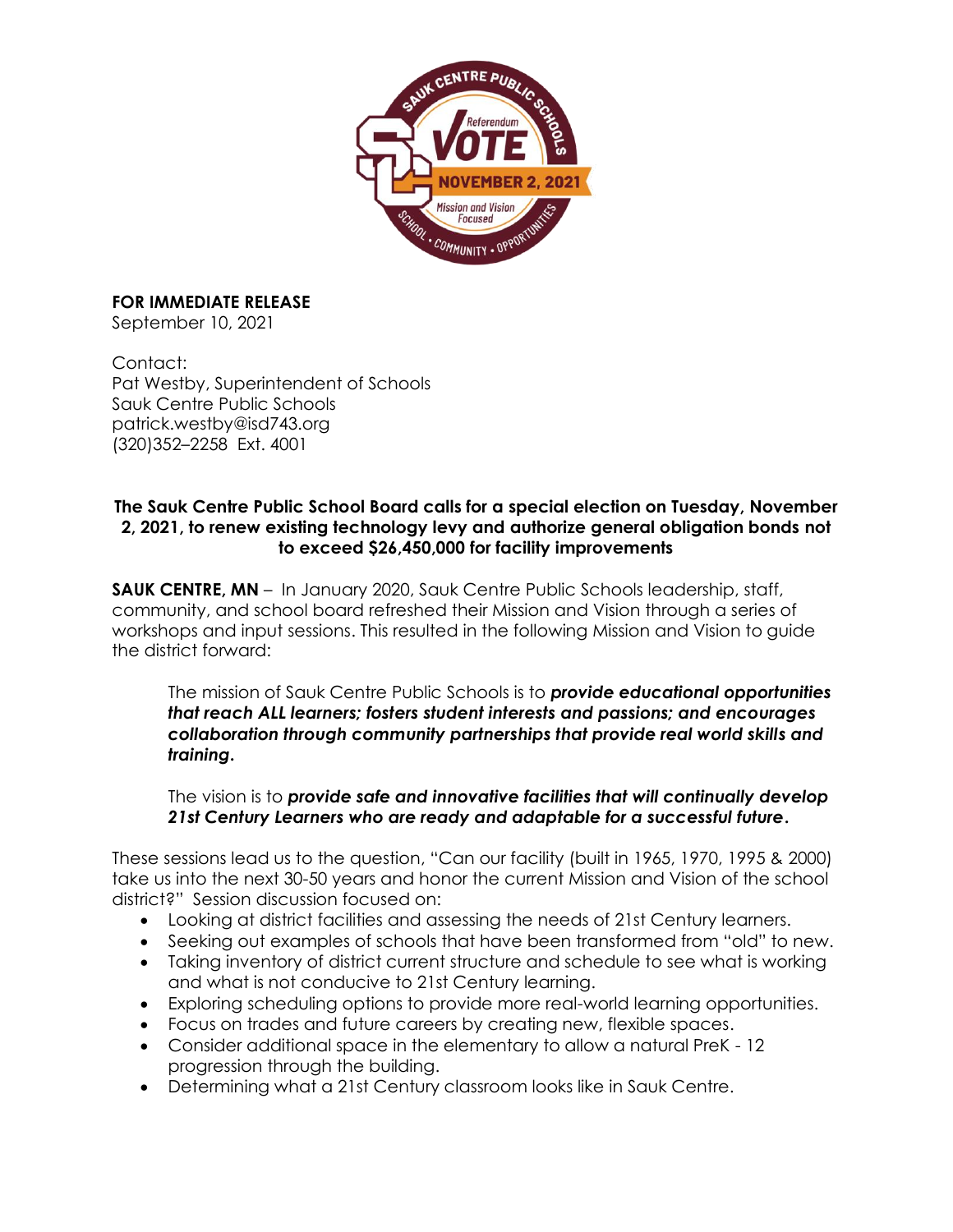In addition, a comprehensive facility assessment study, from the rooftops to the pavement, was conducted by SitelogIQ in November of 2020. The study included information about the life expectancy of the current equipment and infrastructure, indoor air quality, temperature and humidity, lighting, acoustics, and utility usage. Results from the study were presented to the school board in May of 2021.

The care of district facilities has always been a point of Mainstreeter pride. "Our facilities have always been maintained with an understanding that the better we take care of them the longer they will last," School Board Chair Brad Kirckof proudly shared.

Superintendent Pat Westby was pleased to add, "The conclusion was yes, the 'bones' of the buildings are good to take us into the next 30-50 years." He continued, "But, we learned that the building systems and learning environments need to be addressed if we are to provide a safe and healthy environment for staff and students and fulfill the charge of the School District's Mission and Vision."

Improving building systems includes air purification, dehumidification, and various health and safety items. While the building equipment and systems have been well maintained, they are original to the building and over 55 years old, past their useful life, and require updating. Completing this work also provides increased energy efficiency and reduces overall operating costs for the district – money that can be used to focus on student learning.

Learning environment considerations include utilizing existing space more effectively and reflecting the world they will live and work in. Making these changes will provide educational opportunities relevant to Sauk Centre students that are needed to enhance their success after graduation.

In July of 2021, the school board approved a \$18,375,000 Long Term Facility Maintenance (LTFM) plan. This plan allows the school board to use its authority (voter approval is not needed) to address significant health and safety facility maintenance needs. The State of Minnesota expects boards to use this authority to take care of basic needs for the functioning of buildings and the health and safety of students and staff.

In August of 2021, school board called for a special election on Tuesday, November 2, 2021, to (Question 1) renew the existing technology levy and (Question 2) authorize general obligation bonds not to exceed \$26,450,000 for facility improvements. Unlike the LTFM plan, these two questions will be presented to voters for approval.

While LTFM project areas are exposed, the school board and district leadership agree that taking care of secondary building maintenance and learning environment projects, like those addressed in the Question 2 project scope, makes fiscal sense, and aligns with the School District's Mission and Vision.

Question 2 project scope includes:

- ADA-accessibility improvements to existing restrooms in the secondary building
- The construction and equipping of an early childhood center, storm shelter, and outdoor projects yard at the elementary school
- Remodeling and improvements to the existing elementary school library and computer lab